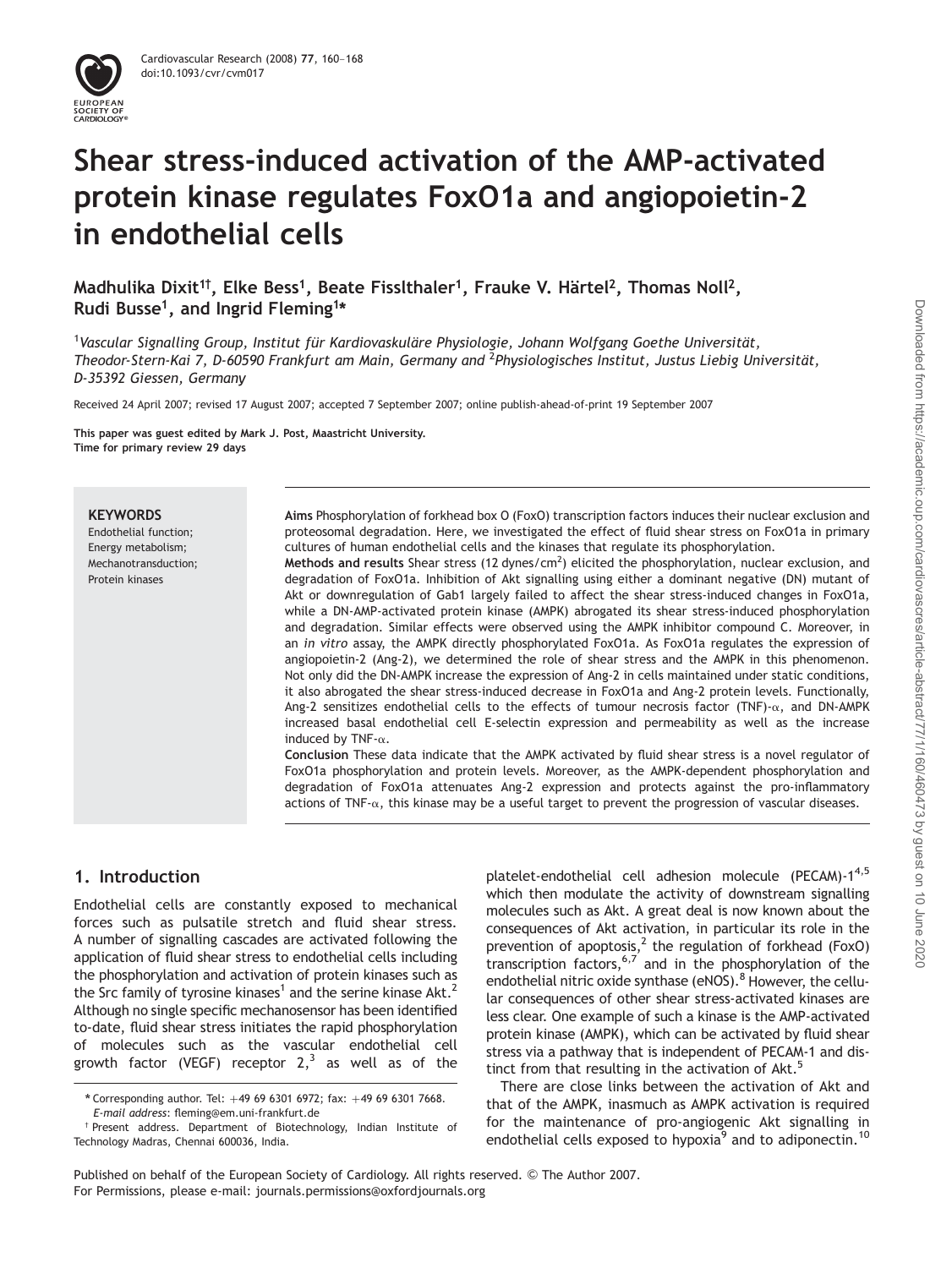On the other hand, Akt is reported to be a negative regulator of the AMPK in a mouse embryonic fibroblast cell line<sup>11</sup> as well as in the heart.<sup>12</sup> There is also a potential overlap in the actions of the two kinases as both are reported to phosphorylate eNOS<sup>13</sup> and FoxOs can be phosphorylated by Akt<sup>6</sup> as well as by AMPK-activating stimuli such as glucose starvation and AICAR.<sup>14</sup> As its name suggests, the AMPK is activated by increased intracellular concentrations of AMP, and is generally described as a 'metabolite-sensing kinase' that can be stimulated by heat shock, vigorous exercise, hypoxia/ischaemia, and glucose starvation.<sup>15</sup> However, it is now apparent that the AMPK can be activated in endothelial cells in the absence of marked changes in AMP by additional intracellular signals including upstream kinases such as LKB1 and  $Ca^{2+}/c$ almodulin-dependent kinase kinase<sup>16</sup> as well as by reactive oxygen and nitrogen species.<sup>17-19</sup>

The aim of the present investigation was to determine the functional significance of the shear stress-induced activation of Akt and AMPK concentrating on the role of these two kinases on the phosphorylation of FoxO1a and the subsequent changes in the expression of the FoxO1a-regulated gene, angiopoietin-2 (Ang-2).<sup>20,21</sup>

## 2. Methods

#### 2.1. Materials

Antibodies for western blotting and immunochemistry directed against phospho-Ser473Akt, Akt, phospho-Thr172AMPK, phospho-Thr32FoxO1a (FKHR), FoxO1a (FKHR), and Gab1 were purchased from Cell Signaling (New England Biolabs, Frankfurt, Germany) and those recognizing Ang-2 and c-myc from Santa Cruz Biotechnology (Heidelberg, Germany). All other substances were from Sigma (Deisenhofen, Germany).

#### 2.2. Cell culture

Human umbilical vein endothelial cells were isolated and cultured as described previously.<sup>22</sup> The use of human material in this study conforms to the principles outlined in the Declaration of Helsinki. Confluent cultures of endothelial cells were washed twice in culture medium containing 2% foetal calf serum (FCS) and were either maintained under static conditions or exposed to shear stress (12 dynes/cm<sup>2</sup>) in a temperature-controlled cone-plate viscosimeter, as described. $^{23}$  In some experiments, permeability across the endothelial monolayer was determined in a two-compartment system separated by a filter as described.<sup>24</sup>

#### 2.3. Plasmids and transfection

Endothelial cells (80–90% confluent) were transfected with pcDNA3.1 or a dominant negative (DN)-Akt mutant (K179M; provided by Stefanie Dimmeler, Frankfurt, Germany) using Transpass D2 (New England Biolabs, Frankfurt, Germany) as reported.25

#### 2.4. Adenoviral transduction of endothelial cells

Subconfluent endothelial cells were infected with adenoviruses (kindly provided by Ken Walsh, Boston, USA) to overexpress constitutively active  $(CA)$ -AMPK,<sup>26</sup> or DN-AMPK<sup>27</sup> as described.<sup>28</sup> Briefly, endothelial cells (70–90% confluent) were incubated in MCDB131 containing 0.1% BSA for 6 h. Prior to infection (30 min), adenoviruses (m.o.i of 2) were incubated with a peptide derived from the homoeobox gene antennapedia  $(100 \mu \text{mol/L},$  Eurogentec, Seraing, Belgium) in 50  $\mu$ L. The mixture was then applied to endothelial cells in MCDB131 medium containing 0.1% BSA for 4 h. Thereafter, the cells were washed four times with MCDB131 and cultured for an additional 48 h in the presence of 2% FCS.

#### 2.5. Small interfering RNA

A commercially available kit (SMART pool; Upstate, Hamburg, Germany) was used according to the manufacturer's instructions. Confluent primary cultures of endothelial cells were starved of serum for 6 h prior to transfection with Gab1 small interfering RNA (siRNA) or FoxO1a siRNA and the transfection reagent SilMPOR-TER (Upstate) as described.<sup>25,29</sup>

### 2.6. In vitro phosphorylation of FoxO1a

AMPK was immunoprecipitated from endothelial cells exposed to solvent (culture medium) or pentobarbital (2 mmol/L, 10 min) to activate AMPK. FoxO1a was also immunoprecipitated from unstimulated endothelial cells and used as a substrate for an AMPK kinase assay as described.<sup>19</sup> The kinase reaction was separated by SDS-PAGE and radioactivity was detected by exposure of the gel to an X-ray film.

#### 2.7. Immunoblotting

Cells were either harvested in SDS–PAGE sample buffer or lysed in buffer containing Tris/HCl (pH 7.5; 50 mmol/L), NaCl (150 mmol/L), NaF (100 mmol/L),  $Na_4P_2O_7$  (15 mmol/L),  $Na_3VO_4$  (2 mmol/L), leupeptin (2  $\mu$ g/mL), pepstatin A (2  $\mu$ g/mL), trypsin inhibitor (10  $\mu$ g/ mL), phenylmethylsulfonyl fluoride (PMSF:  $44 \mu$ g/mL), and Triton X-100 (1% v/v), left on ice for 10 min and centrifuged at 10 000 g for 10 min. Cell supernatants were heated with SDS–PAGE sample buffer and separated by SDS-PAGE as described.<sup>29</sup> Proteins were detected using their respective antibodies and enhanced chemiluminescence using a commercially available kit (Amersham, Germany). To assess the phosphorylation of proteins, either equal amounts of protein from each sample were loaded twice and one membrane incubated with the phospho-specific antibody and the other with an antibody recognizing total protein, or blots were re-probed with the appropriate antibody.

#### 2.8. Immunostaining

Endothelial cells were grown on glass slides and exposed to fluid shear stress. Thereafter, the cells were fixed with paraformaldehyde (4% in PBS), incubated in PBS containing glycine (2%) for 10 min, and permeabilized with Triton X-100 (0.2%). After blocking, cells were incubated with an anti-FoxO1a antibody (1:150 dilution) followed by an Alexa dye-coupled secondary antibody (Molecular Probes, Gottingen, Germany). Preparations were mounted and viewed using a confocal microscope.

## 2.9. Statistics

Values are expressed as the mean  $\pm$  SEM and statistical evaluation was performed using Student's t-test for unpaired data and one-way ANOVA or ANOVA for repeated measures followed by a Bonferroni t-test where appropriate. Values of  $P < 0.05$  were considered statistically significant.

## 3. Results

#### 3.1. Effect of shear stress on phosphorylation of Akt, AMPK, and FoxO1a

In confluent primary cultures of human endothelial cells, fluid shear stress (12 dynes/cm<sup>2</sup>) elicited the phosphorylation of Akt on Ser473 and AMPK on Thr172, which was maintained as long as the stimulus was applied, i.e. up to 72 h (Figure 1A). In line with reports that FoxO1 is an Akt substrate, Akt phosphorylation was paralleled by the phosphorylation of FoxO1a and by a decrease in FoxO1a protein levels (Figure 1A). Indeed, FoxO1a was clearly present in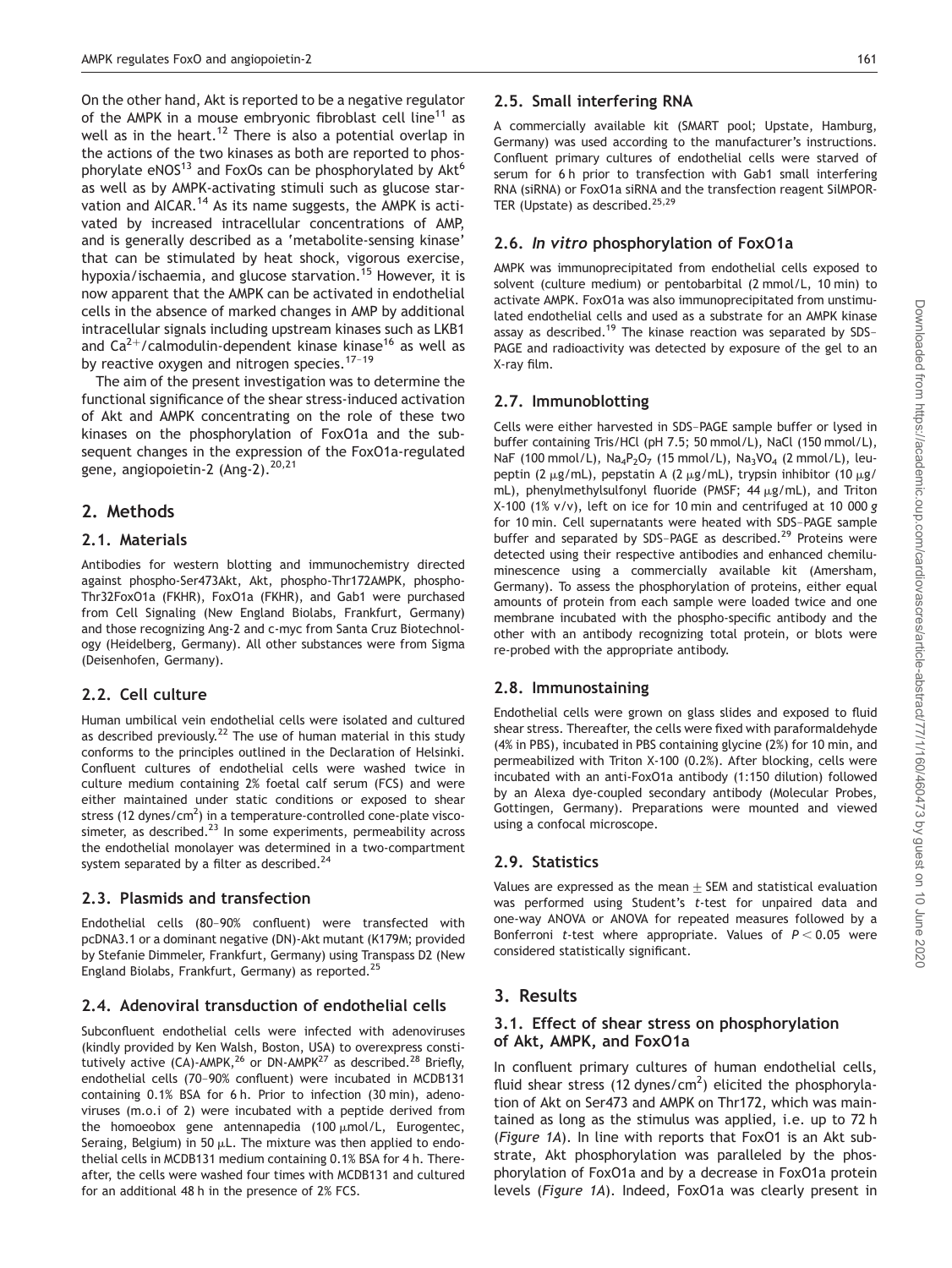

Figure 1 Effect of shear stress on phosphorylation of Akt, AMPK, and FoxO1a and the exclusion of FoxO1a from the nucleus. Endothelial cells were either maintained under static conditions or exposed to shear stress of 12 dynes/cm<sup>2</sup> for up to 72 h. (A) The effect of shear stress on the phosphorylation of Akt, AMPK, and FoxOa1 and on FoxOa1 protein levels as detected by western blotting with phospho-specific antibodies. Equal loading was confirmed by blotting the membranes for  $\beta$ -actin. The bar graphs summarize data obtained in six independent experiments; \*P < 0.05 and \*\*P < 0.01 vs. static. (B) Effect of shear stress on the intracellular localization of FoxO1a. Cells were exposed to shear stress for up to 24 h, fixed and stained with an antibody against FoxO1a. Identical results were obtained in three independent experiments.

the nucleus of endothelial cells maintained under static conditions, and shear stress elicited a rapid (i.e. within 30 min) nuclear exclusion of the transcription factor (Figure 1B).

#### 3.2. Contribution of Akt and AMPK to the shear stress-induced phosphorylation of FoxO1a

To determine the involvement of Akt in the phosphorylation of FoxO1a in response to fluid shear stress, we assessed the effects of a DN-Akt mutant and the consequences of downregulating the expression of the scaffolding protein Gab1, which prevents the shear stress-induced activation of Akt.<sup>29,30</sup>

The DN-Akt mutant (overexpression verified by its Myc-tag) did not influence the shear stress-induced phosphorylation and degradation of FoxO1a (Figure 2A). These data were confirmed in experiments, in which Akt activation was suppressed by downregulating the expression of the scaffolding protein Gab1. Although Gab1 siRNA markedly suppressed the shear stress-induced phosphorylation and thus activation of Akt (Figure 2B), this intervention failed to significantly attenuate the phosphorylation and degradation

of FoxO1a (Figure 2B) or the shear stress-induced phosphorylation of AMPK (Figure 3A). In line with these data indicating that the AMPK may also mediate the phosphorylation of FoxO1a, the AMPK inhibitor, compound C attenuated the shear stress-induced nuclear exclusion of FoxO1 (data not shown) as well as the shear stress-induced degradation of FoxO1a protein (Figure 3B).

To more convincingly demonstrate the involvement of AMPK in the regulation of FoxO1a phosphorylation, we determined the ability of the AMPK immunoprecipitated from basal or stimulated endothelial cells to phosphorylate FoxO1a in vitro. Activation of the AMPK resulted in a 5.7  $\pm$  1.7-fold (P < 0.01, n = 4) increase in the phosphorylation of FoxO1a (Figure 3C). Next, endothelial cells were infected with either a control virus or a DN-AMPK mutant. Although endothelial cells treated with the control virus responded to shear stress with an increased phosphorylation of FoxO1a, this did not occur in cells overexpressing the DN-kinase (Figure 3D). Moreover, the DN-AMPK increased the expression of FoxO1a in endothelial cells maintained under static conditions. The opposite effect was observed in cells overexpressing a CA-AMPK and FoxO1a levels were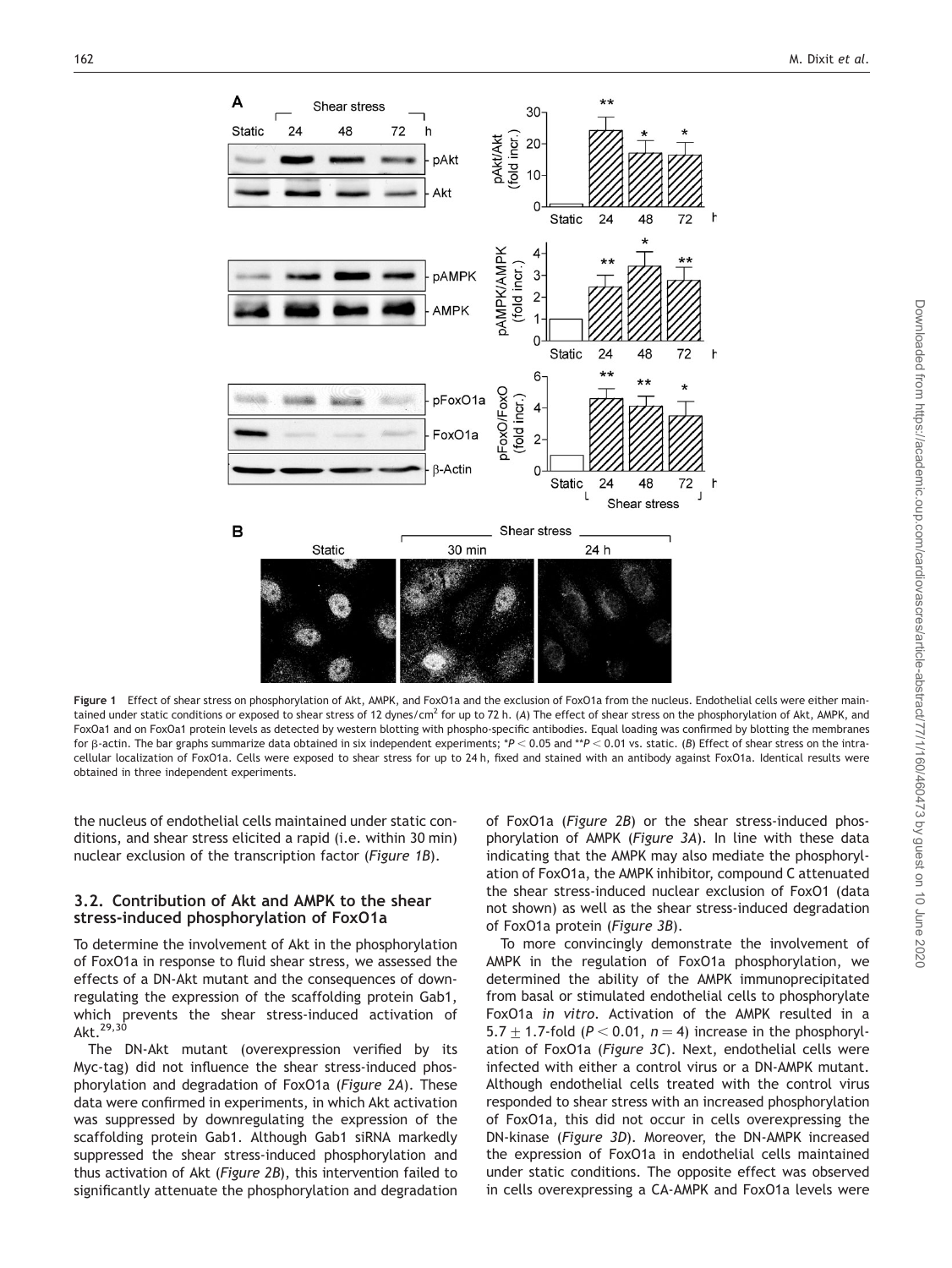



Figure 2 Effect of preventing Akt activation on the shear stress-induced phosphorylation of FoxO1a. (A) Endothelial cells were transfected with a control (CTL) plasmid or a plasmid encoding the dominant negative (DN)-Akt mutant 48 h prior to stimulation with shear stress for up to 30 min. The phosphorylation and expression of FoxO1a was determined using specific antibodies and overexpression of the DN-Akt was verified by probing for its Myc-tag. Equal loading of the lanes was confirmed by probing for  $\beta$ -actin. (B) Endothelial cells were treated with CTL oligonucleotides or Gab1 siRNA for 72 h prior to stimulation with shear stress. The western blots show the effect of the Gab1 siRNA on Gab1 protein levels as well as on the phosphorylation and expression of Akt and FoxO1a. The bar graphs summarize the data obtained in three to four independent experiments; \*P < 0.05, and \*\*\*P < 0.001 vs. static conditions.

slightly decreased (by  $32 \pm 5$ %,  $n = 4$ ) below the levels detected in endothelial cells treated with a control virus (Figure 4A).

#### 3.3. Effect of AMPK activation and fluid shear stress on the expression of Ang-2

FoxO1a regulates the expression of a number of genes in endothelial cells including that of Ang- $2.^{20,21}$  Therefore, we assessed the consequences of the DN- and CA-AMPK mutants on its expression. The effects of the AMPK mutants on Ang-2 expression mirrored those on FoxO1a protein levels such that the DN-AMPK significantly increased Ang-2 protein, whereas the CA-AMPK mutant markedly decreased Ang-2 protein expression (Figure 4B).

Although Ang-2 expression was clearly evident in endothelial cells maintained under static conditions, the application of fluid shear stress-elicited a downregulation of the protein (Figure 5A). Over the same period (72 h), there was a significant upregulation in the expression of eNOS; the eNOS/PECAM ratio was increased by  $12.4 +$ 2.6-fold over levels detected in cells maintained under static conditions ( $n = 15$ ,  $P < 0.001$ ). The shear stress-induced downregulation of Ang-2 expression was

prevented by the DN-AMPK mutant (Figure 5B). Moreover, while a control siRNA failed to influence the basal expression of Ang-2 or the decrease elicited by shear stress, FoxO1a siRNA abrogated basal Ang-2 expression (Figure 5C). Under these conditions, shear stress was without additional effect.

As Ang-2 is an autocrine regulator of endothelial cell inflammatory responses and sensitizes endothelial cells to the pro-inflammatory actions of TNF- $\alpha$ ,<sup>31</sup> we assessed the consequences of manipulating AMPK activity on the basal and TNF- $\alpha$ -induced expression of E-selectin as well as on changes in cell permeability. Under basal conditions, the overexpression of the DN-AMPK significantly increased endothelial cell E-selectin expression (Figure 6A). Overexpression of the CA-AMPK, on the other hand, did significantly alter E-selectin expression. Endothelial cell stimulation with TNF- $\alpha$  (10 ng/mL) significantly increased endothelial cell E-selectin levels in cells treated with a control virus and this effect was potentiated in cells overexpressing the DN-AMPK and attenuated (although not significantly) in cells overexpressing the CA-AMPK (Figure 6A).

Overexpression of the DN-AMPK mutant was associated with an increased basal permeability of endothelial cell monolayers ( $P < 0.001$ ,  $n = 4$ ), compared with cells treated with the control virus. Moreover, the TNF- $\alpha$  (10 ng/mL)-induced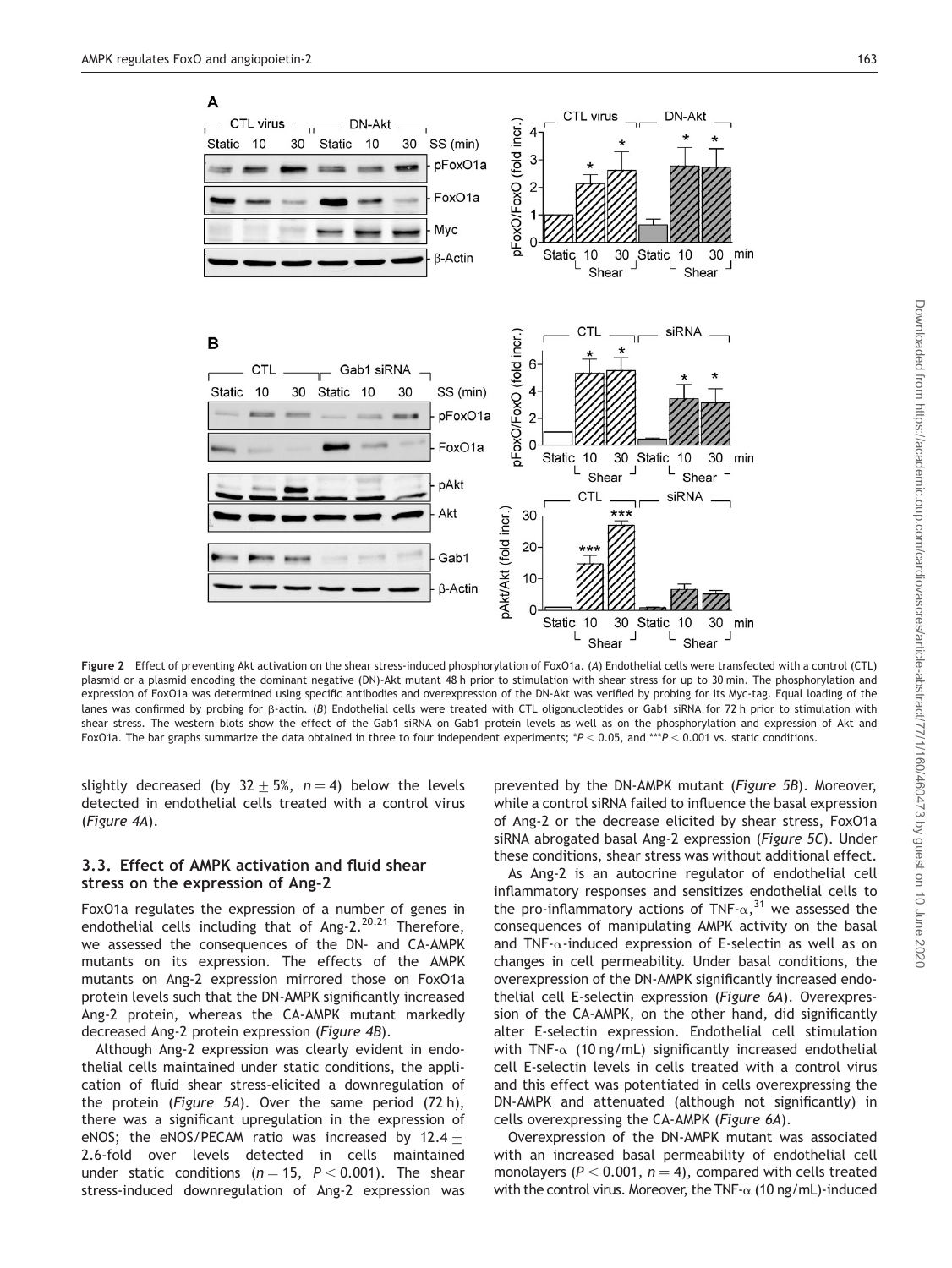

Figure 3 Effect of shear stress on the phosphorylation of AMPK and the effect of AMPK inhibition on the phosphorylation and degradation of FoxO1a. (A) Effect of control oligonucleotides (CTL) or Gab1 siRNA on the shear stress-induced phosphorylation of AMPK. (B) Effect of the AMPK inhibitor (AMPK-I) compound C (10  $\mu$ mol/L) on the shear stress (30 min)-induced degradation of FoxO1a. Equal loading of the lanes was confirmed by probing for  $\beta$ -actin. (C) AMPK kinase assay with FoxO1a as substrate. The AMPK was immunoprecipitated from endothelial cells exposed to solvent or pentobarbital (2 mmol/L, 10 min) to activate AMPK. The phosphorylation of FoxO1a (<sup>32</sup>P) is shown in the upper panel; the immunoblots demonstrate the activation of the AMPK by pentobarbital and the use of equal amounts of AMPK in the kinase reaction. (D) Effect of the dominant negative (DN)-AMPK mutant on the shear stress-induced phosphorylation and expression of FoxO1a. Endothelial cells were infected with either a CTL virus or an adenovirus encoding the DN-AMPK mutant 48 h prior to exposure to shear stress for up to 48 h. The phosphorylation of FoxO1a was determined via western blotting with a phospho-specific antibody. Overexpression of the DN-AMPK was verified by its Myc-tag. Blots were re-probed for total FoxO1a protein and equal loading of each lane was confirmed by probing for b-actin. The bar graphs summarize the data obtained in three to nine independent experiments;  $*P < 0.05$ ,  $*P < 0.01$ , and  $**P < 0.001$  vs. static.

increase in endothelial cell permeability was more rapid (significant differences in permeability were detected 34 min after the addition of TNF- $\alpha$  to DN-AMPK expressing cells and after 42 min in cells treated with the control virus) and more pronounced in DN-AMPK-expressing cells (Figure 6).

## 4. Discussion

The results of the present investigation have identified FoxO1a as a downstream target of the AMPK activated by the application of fluid shear stress to human endothelial cells. The AMPK-dependent phosphorylation and degradation of FoxO1a were associated with a decrease in the expression of the FoxO1a-regulated gene Ang-2. Moreover, a DN-AMPK mutant prevented the shear stress-induced downregulation of Ang-2 and increased endothelial cell permeability.

Members of the FoxO family of transcription factors regulate the expression of numerous genes involved in the cell cycle, apoptosis, differentiation, development, DNA repair, and the cellular response to oxidative stress. $32,33$  FoxO factors are generally classed as downstream targets of the protein kinase Akt, which phosphorylates and renders them transcriptionally inactive by promoting their nuclear exclusion and subsequent proteosomal degradation.<sup>34</sup> We have recently reported a potential link between the AMPK and FoxO1a and its subsequent effect on the expression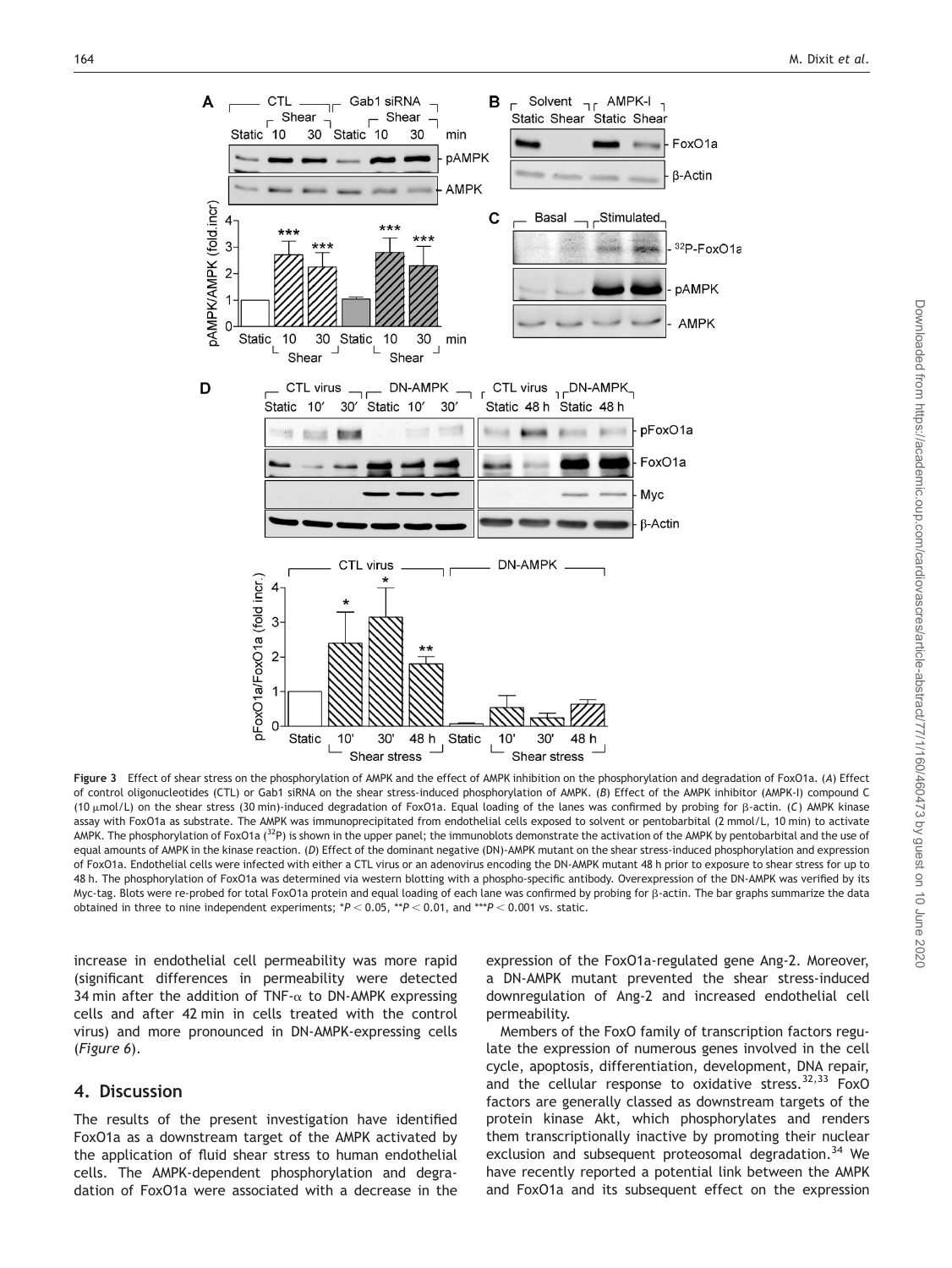

Figure 4 Effect of dominant negative (DN)- and constitutively active (CA)-AMPK on the expression of FoxO1a and Ang-2 protein. Endothelial cells were infected with either a control (CTL) virus or with adenovirus encoding either the DN or CA mutants of AMPK for 48 h. (A) FoxO1a and (B) Ang-2 expression was assessed by western blot analyses and normalized to that of  $\beta$ -actin. The bar graphs summarize the data obtained in four to five independent experiments; \*P < 0.05 and  $***P < 0.001$  vs. CTL.



Figure 5 Effect of shear stress and dominant negative (DN)-AMPK on the expression of Ang-2. (A) Endothelial cells were exposed to shear stress for up to 72 h and Ang-2 as well as eNOS protein expression was assessed by western blot analysis. (B) Effect of overexpression of DN-AMPK on shear stress-induced downregulation of Ang-2 expression. Endothelial cells were treated with control (CTL) virus or DN-AMPK for 48 h prior to stimulation with shear stress for 48 h. Equal loading of individual lanes was verified with b-actin and overexpression of the DN-AMPK was verified by its Myc-tag. The bar graphs summarize the data obtained in four to nine independent experiments; \*P < 0.05 and \*\*\*P < 0.001 vs. the static control. (C) Effect of a CTL siRNA and a FoxO1a-specific siRNA on the expression of Ang-2. Experiments were performed under basal conditions as well as following the application of shear stress for up to 48 h. Identical results were obtained in two additional experiments.

and activity of the hydroxy-methylglutaryl coenzyme A reductase in endothelial cells.<sup>19</sup> However, the molecular interventions performed in the present investigation, including the overexpression of a DN-Akt, downregulation of Gab1 as well as the overexpression of CA and DN mutants of the AMPK clearly demonstrate that the AMPK can also (in addition to Akt) act as an important regulator of FoxO transcription factors in endothelial cells, especially in response to cell stimulation by fluid shear stress.

The AMPK is widely accepted as a key regulator of cellular energy homeostasis, however, the physiological functions of AMPK are likely to be more complex than initially assumed as the regulation of cellular energy levels seems to be only one aspect of AMPK signalling.<sup>35</sup> Certainly the AMPK can also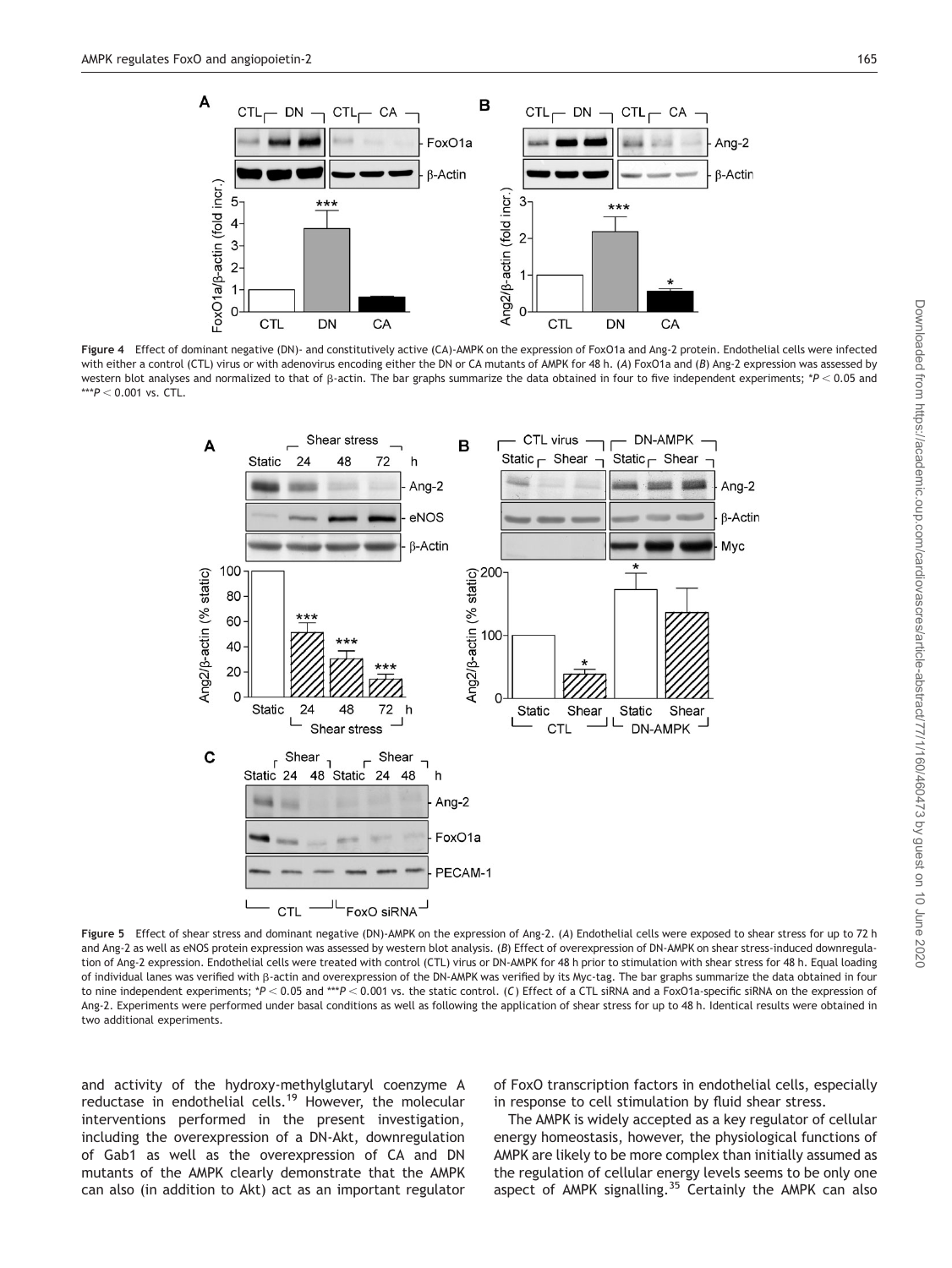

Figure 6 Effect of dominant negative (DN)-AMPK on the TNF- $\alpha$ -induced increase in endothelial cell E-selectin expression and permeability to albumin. (A) Endothelial cells were infected with either a control (CTL) virus or an adenovirus encoding either the DN- or constitutively active (CA)-AMPK mutant and after 48 h the expression of E-selectin was assessed in response to either solvent or TNF- $\alpha$  (10 ng/mL, 6 h). Given the very large differences in basal and TNF- $\alpha$ -stimulated E-selectin expression in endothelial cells, the blots shown in the left and right panels were exposed for different times. E-selectin levels are normalized to that observed in cells infected with the CTL virus and treated with solvent. The bar graph summarizes the data obtained in four to five independent experiments.  $*P < 0.05$  and  $*P < 0.01$  vs. the solvent-treated CTL. (B) Endothelial cells were infected with either a CTL virus or an adenovirus encoding the DN-AMPK mutant and after 48 h the permeability of the monolayer to albumin in the absence and presence of TNF- $\alpha$  (10 ng/mL) was determined. The graph summarizes the data obtained in four independent experiments and two different cell batches, each performed in quadruplicate;  $*P < 0.05$ , vs. the absence of TNF- $\alpha$ .

affect gene expression, in particular the expression of genes involved in metabolism.<sup>35</sup> Although the kinase is known to interact with several transcription factors including; NF<sub>K-B</sub>,<sup>36</sup> p300,<sup>37</sup> HNF4 $\alpha$ <sup>38</sup> and now FoxO1a, little is known about its interaction with kruppel-like factor 2 (KLF-2) which currently appears to play a dominant role in the endothelial response to mechanical stimulation including the expression of Ang-2.<sup>39</sup> It will certainly be interesting to elucidate whether or not a relationship exists between shear stress, endothelial NO production, the AMPK, and the subsequent activation of KLF-2 and/or inhibition of ATF2.<sup>40</sup> To couple the changes in AMPK and FoxO1a activity with endothelial cell function, we assessed the consequences of shear stress and the CA- and DN-AMPK mutants on Ang-2 expression, the latter protein was chosen as it has recently been identified as a FoxO1a-regulated gene.<sup>20,21</sup> We found that Ang-2 was constitutively expressed in the human endothelial cells studied and that its expression was timedependently decreased following the application of shear stress. Moreover, the shear stress-induced decrease in Ang-2 expression was largely attenuated in cells expressing

the DN-AMPK. Given that the shear stress-induced activation of the AMPK led to a decrease in the phosphorylation and expression of FoxO1a and subsequently to a decreased expression of Ang-2, it is tempting to speculate a role for AMPK in shear stress-stimulated vessel remodelling. Certainly, previous studies have indicated a regulatory function of AMPK in angiogenesis induced by hypoxia/ischaemia,<sup>9</sup> however similar responses in cells exposed to fluid shear stress and the extent of involvement of FoxO1a-regulated genes in these phenomena remain to be investigated.

It is currently unclear how the AMPK is phosphorylated in endothelial cells exposed to shear stress but activation occurs in a PECAM-1 and Akt-independent manner.<sup>5</sup> The nearest relatives of kinases responsible for activation of yeast homologue of AMPK, i.e. SNF-1, are LKB1 and the  $\beta$ -isoform of the calmodulin-dependent protein kinase.<sup>41</sup> However, the activation of AMPK in human umbilical vein endothelial cells is reported to be LKB1-independent and linked to rapid release of nucleotides from activated endothelial cells and the subsequent activation of G-protein-coupled receptors of the P2Y family.<sup>42</sup>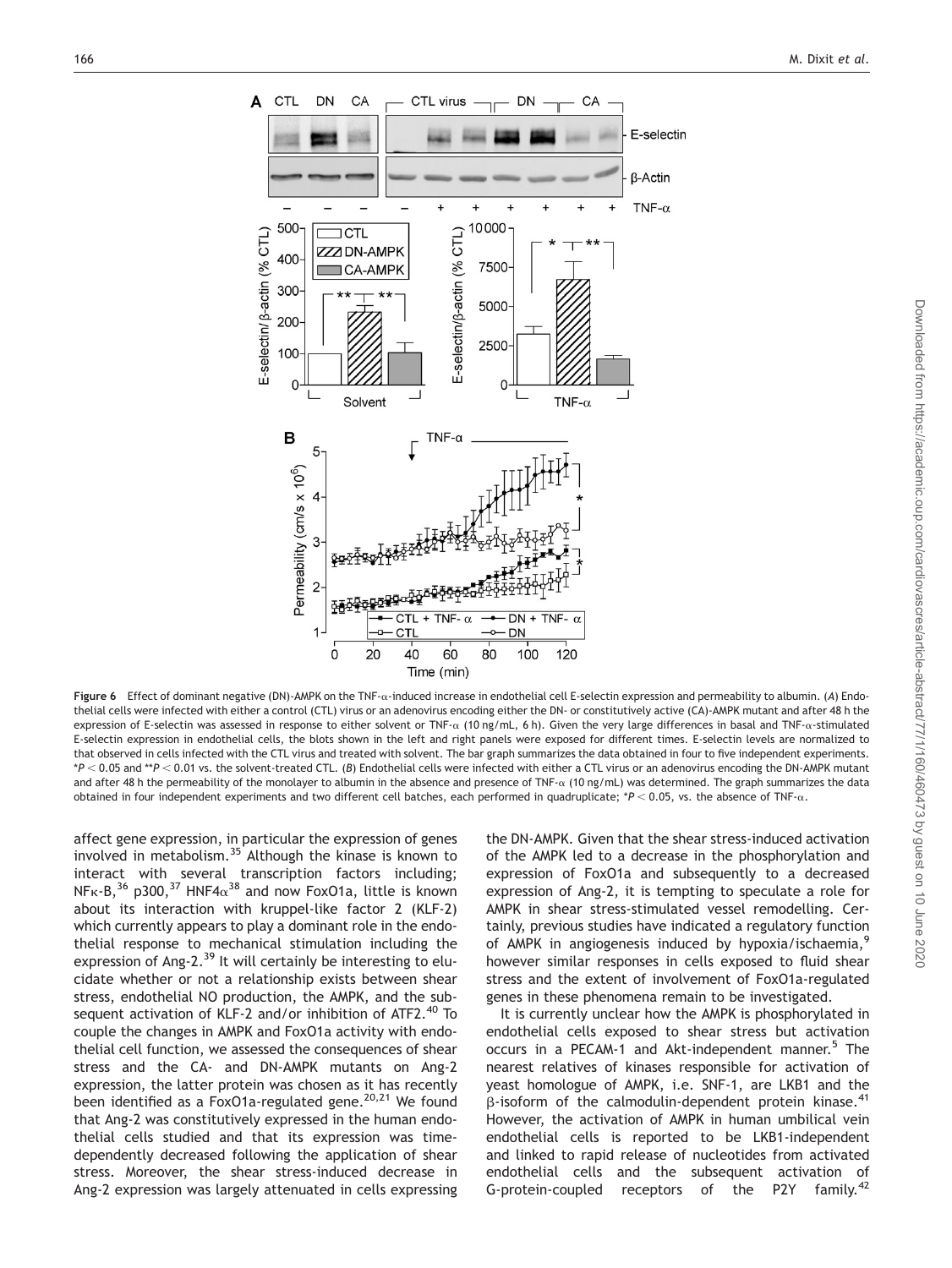Other alternatives such as mitochondrion-derived reactive oxygen species as well as NO have also been implicated in the activation of the kinase.<sup>18</sup> Indeed NO facilitates the generation of mitochondrial ROS and the subsequent phosphorylation of the AMPK,<sup>18</sup> whereas peroxynitrite, the reaction product of superoxide anions and NO, activates the kinase in endothelial cells.<sup>17</sup>

Ang-2 is reported to contribute to vessel destabilization and remodelling, making the vasculature more plastic and amenable to sprouting (under the influence of VEGF) or regression,<sup>43</sup> as well as to sensitize endothelial cells to the pro-inflammatory actions of TNF- $\alpha$ .<sup>31</sup> We therefore also assessed the consequences of manipulating AMPK activity on endothelial cell adhesion molecule (E-selectin) expression as well as permeability. The data obtained indicate that the basal E-selectin levels and permeability as well as the increases elicited by TNF- $\alpha$  were greater in endothelial cells expressing the DN-AMPK, which also expressed significantly more Ang-2 than cells infected with a control virus. During the preparation of this manuscript, results from other groups have provided support for a role of the AMPK in the regulation of cell permeability as the kinase is reported to regulate the formation of epithelial cell tight junctions.<sup>44,45</sup> Unfortunately, the experimental model used did not allow us to determine the effects of fluid shear stress on endothelial cell permeability.

Although shear stress time-dependently decreased the expression of Ang-2, this is certainly not the only mechanism that can contribute to the protection against the inflammatory actions of TNF- $\alpha$  in vivo. Indeed, shear stress is known to attenuate inflammatory responses elicited by TNF- $\alpha$  in endothelial cells and to attenuate the expression of the adhesion molecules by a mechanism linked to the shear stress-induced increase in NO production and the inactivation of the transcription factor,  $NF_K-B$  (for review, see ref. 46). To what extent the AMPK is implicated in the shear stress-induced inactivation of NFk-B in endothelial cells remains to be determined although there is evidence linking the AMPK to this transcription factor in response to other stimuli.<sup>36,47</sup>

Taken together, our data indicate that the shear stress-induced activation of the AMPK and the subsequent regulation of the transcription factor FoxO1a lead to changes in endothelial cell gene expression, exemplified here by the downregulation of Ang-2. Given the role of Ang-2 in vascular remodelling; this signalling cascade may contribute to remodelling of the vascular network. Moreover, as the AMPK protects against the pro-inflammatory actions of TNF- $\alpha$ , this kinase may thus be a useful target to prevent the progression of vascular diseases.

## Acknowledgements

The authors are indebted to Rüdiger Popp for help with the immunofluorescence and to Isabel Winter, Katharina Bruch, and Mechtild Piepenbrock for expert technical assistance.

## Funding

This study was supported by the Deutsche Forschungsgemeinschaft (SFB 553, B5 and by the Excellence Cluster Cardio-Pulmonary Systems) as well as by EICOSANOX, an integrated project supported by the European Community's sixth Framework Program (Contract No. LSHM-CT-2004- 005033).

Conflict of interest: none declared.

## References

- 1. Takahashi M, Berk BC. Mitogen-activated protein kinase (ERK1/2) activation by shear stress and adhesion in endothelial cells. J Clin Invest 1996;<sup>98</sup>:1623–2631.
- 2. Dimmeler S, Assmus B, Hermann C, Haendeler J, Zeiher AM. Fluid shear stress stimulates phosphorylation of Akt in human endothelial cells. Involvement in suppression of apoptosis. Circ Res 1998;<sup>83</sup>:334–341.
- 3. Jin ZG, Ueba H, Tanimoto T, Lungu AO, Frame MD, Berk BC. Ligand-independent activation of vascular endothelial growth factor receptor 2 by fluid shear stress regulates activation of endothelial nitric oxide synthase. Circ Res 2003;<sup>93</sup>:354–363.
- 4. Harada N, Masuda M, Fujiwara K. Fluid flow and osmotic stress induce tyrosine phopshorylation of an endothelial cell 128 kDa surface glycoprotein. Biochem Biophys Acta 1995;<sup>214</sup>:69–74.
- 5. Fleming I, Fisslthaler B, Dixit M, Busse R. Role of PECAM-1 in the shear-stress-induced activation of Akt and the endothelial nitric oxide synthase (eNOS) in endothelial cells. J Cell Sci 2005;<sup>118</sup>:4103–4111.
- 6. Kops GJ, de Ruiter ND, Vries-Smits AM, Powell DR, Bos JL, Burgering BM. Direct control of the Forkhead transcription factor AFX by protein kinase B. Nature 1999;<sup>398</sup>:630–634.
- 7. Rena G, Guo S, Cichy SC, Unterman TG, Cohen P. Phosphorylation of the transcription factor forkhead family member FKHR by protein kinase B. J Biol Chem 1999;<sup>274</sup>:17179–17183.
- 8. Dimmeler S, Fleming I, Fisslthaler B, Hermann C, Busse R, Zeiher AM. Activation of nitric oxide synthase in endothelial cells by Akt-dependent phosphorylation. Nature 1999;<sup>399</sup>:601–605.
- 9. Nagata D, Mogi M, Walsh K. AMP-activated protein kinase (AMPK) signaling in endothelial cells is essential for angiogenesis in response to hypoxic stress. J Biol Chem 2003;<sup>278</sup>:31000–31006.
- 10. Ouchi N, Kobayashi H, Kihara S, Kumada M, Sato K, Inoue T et al. Adiponectin stimulates angiogenesis by promoting cross-talk between AMP-activated protein kinase and Akt signaling in endothelial cells. J Biol Chem 2004;<sup>279</sup>:1304–1309.
- 11. Hahn-Windgassen A, Nogueira V, Chen CC, Skeen JE, Sonenberg N, Hay N. Akt activates the mammalian target of rapamycin by regulating cellular ATP level and AMPK activity. J Biol Chem 2005;<sup>280</sup>:32081–32089.
- 12. Kovacic S, Soltys CL, Barr AJ, Shiojima I, Walsh K, Dyck JRB. Akt activity negatively regulates phosphorylation of AMP-activated protein kinase in the heart. J Biol Chem 2003;<sup>278</sup>:39422–39427.
- 13. Fleming I, Busse R. Molecular mechanisms involved in the regulation of the endothelial nitric oxide synthase. Am J Physiol Regul Integr Comp Physiol 2003;<sup>284</sup>:R1–R12.
- 14. Barthel A, Schmoll D, Kruger KD, Roth RA, Joost HG. Regulation of the forkhead transcription factor FKHR (FOXO1a) by glucose starvation and AICAR, an activator of AMP-activated protein kinase. Endocrinology 2002;<sup>143</sup>:3183–3186.
- 15. Hardie DG, Hawley SA, Scott JW. AMP-activated protein kinase—development of the energy sensor concept. J Physiol 2006;<sup>574</sup>:7–15.
- 16. Birnbaum MJ. Activating AMP-activated protein kinase without AMP. Mol Cell 2005;<sup>19</sup>:289–290.
- 17. Zou MH, Hou XY, Shi CM, Nagata D, Walsh K, Cohen RA. Modulation by peroxynitrite of Akt- and AMP-activated kinase-dependent Ser<sup>1179</sup> phosphorylation of endothelial nitric oxide synthase. J Biol Chem 2002;277: 32552–32557.
- 18. Quintero M, Colombo SL, Godfrey A, Moncada S. Mitochondria as signaling organelles in the vascular endothelium. Proc Natl Acad Sci USA 2006;103: 5379–5384.
- 19. Fisslthaler B, Fleming I, Keserü B, Walsh K, Busse R. Fluid shear stress and NO decrease the activity of the hydroxy-methylglutaryl coenzyme A reductase in endothelial cells via the AMP-activated protein kinase and FoxO1. Circ Res 2007;<sup>100</sup>:e12–e21.
- 20. Potente M, Urbich C, Ki Sasaki Hofmann WK, Heeschen C, Aicher A et al. Involvement of Foxo transcription factors in angiogenesis and postnatal neovascularization. J Clin Invest 2005;<sup>115</sup>:2382–2392.
- 21. Daly C, Pasnikowski E, Burova E, Wong V, Aldrich TH, Griffiths J et al. Angiopoietin-2 functions as an autocrine protective factor in stressed endothelial cells. Proc Natl Acad Sci USA 2006;<sup>103</sup>:15491–15496.
- 22. Busse R, Lamontagne D. Endothelium-derived bradykinin is responsible for the increase in calcium produced by angiotensin-converting enzyme